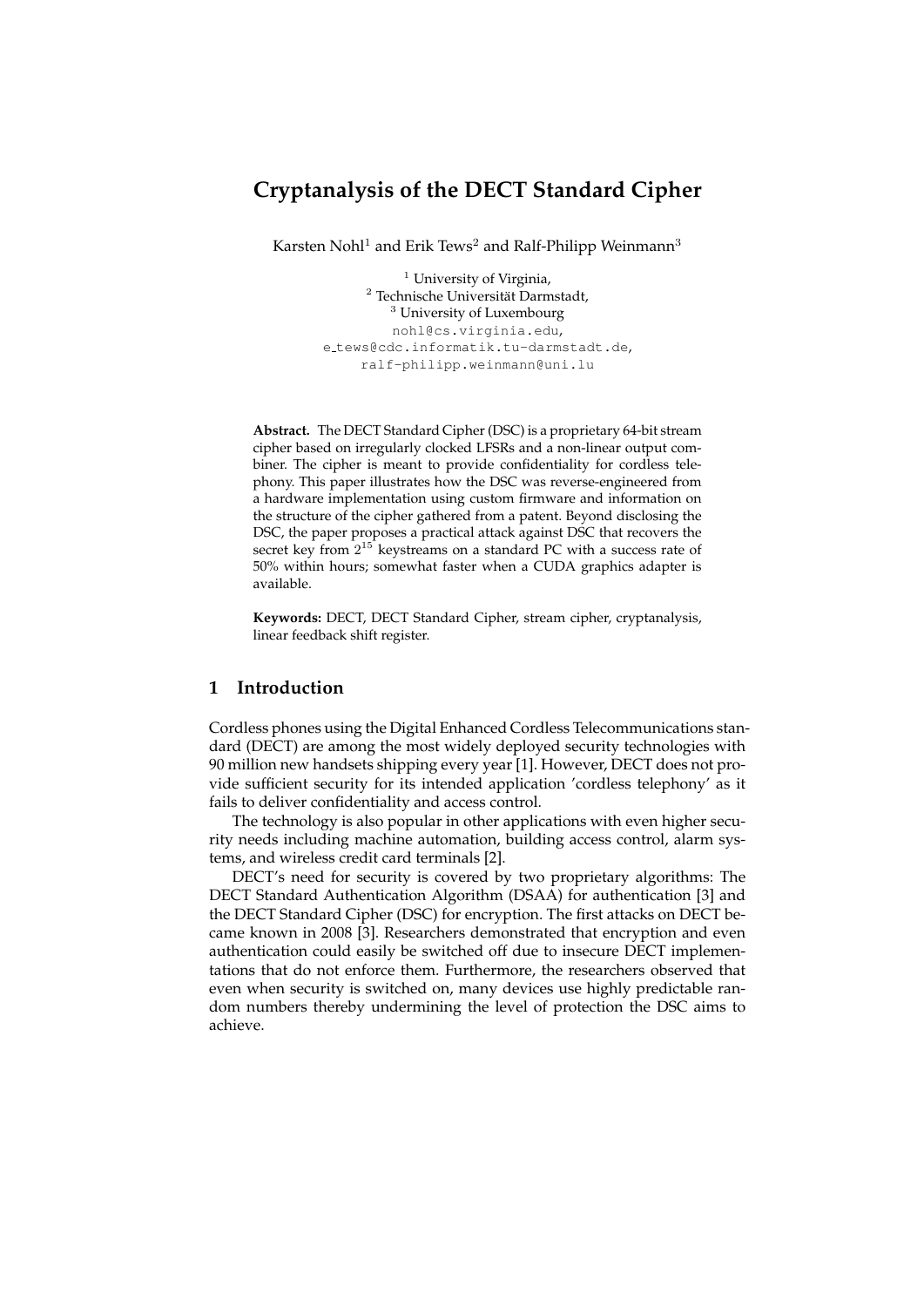Since the initial findings, some handsets and base stations have been patched to enforce encryption and to use strong random numbers to mitigate the previous attacks. Nonetheless, this paper demonstrates that even these improved devices can be attacked by exploiting weaknesses of the DSC.

The DECT Standard Cipher is an asynchronous stream cipher with low gate complexity that takes a 64 bit secret key and a 35 bit initialization vector, IV, to generate keystream. DSC is similar to GSM's A5/1 and was reverseengineered from a DECT device using a combination of firmware probing and hardware reverse-engineering. The cipher, publicly disclosed for the first time<sup>1</sup> in this paper, is vulnerable against a clock guessing attack similar to the Ekdahl-Johansson attack [4] against A5/1. The attack – although it has a large data complexity – can be executed on a PC in hours and allows for passively sniffed voice and data connections to be decrypted. However, we were not able to carry over later improvements of the Ekdahl-Johansson attack [5, 6] due to specific traits of A5/1 being used in them that are not present in the DSC.

DSC is stronger than A5/1 by statistical indicators such as the non-linearity of the round and filter function, key size and state size. However, DSC as used in DECT is initialized in less than half the number of rounds when compared to A5/1 in GSM. This underpins that the number of initialization rounds is a major security metric of stream ciphers.

The attack on DSC presented in this paper provides a trade-off between the number of available data samples and the time needed to calculate the secret state. When  $2^{15}$  samples are available, the attack executes in less about 22 minutes on a 16 core Opteron machine clocked at 2.3GHz.

DSC and its use in DECT could be improved in several ways, most simply by increasing the number of initialization rounds. Incidentally, switching off encryption for the DECT control channel effectively increases the number of initialization rounds which as a side effect protects the data channel better. While this countermeasure does make our attack on data confidentiality more difficult, the DSC cipher – like many proprietary ciphers – is conceptually flawed and should not be used for security applications. The successor technology to DECT will hopefully include an open cipher that underwent extensive peer review to provide the appropriate level of confidentiality and authentication strength.

The paper is structured as follows: Section 2 gives a description of the DSC, Section 3 describes how the cipher was reverse-engineered and Section 4 shows attacks against the DSC. A high-performance implementation of DSC is described in Section 5; Section 6 discusses DSC's weaknesses and compares it to  $A5/1.$ 

 $1$  A partial description was given by the deDECTed.org project – of which the authors are members – at the 25th Chaos Communication Congress in Berlin in December 2008. At that point the output combiner and the key loading had not yet been reverseengineered. This presentation also included the practical attacks described in [3].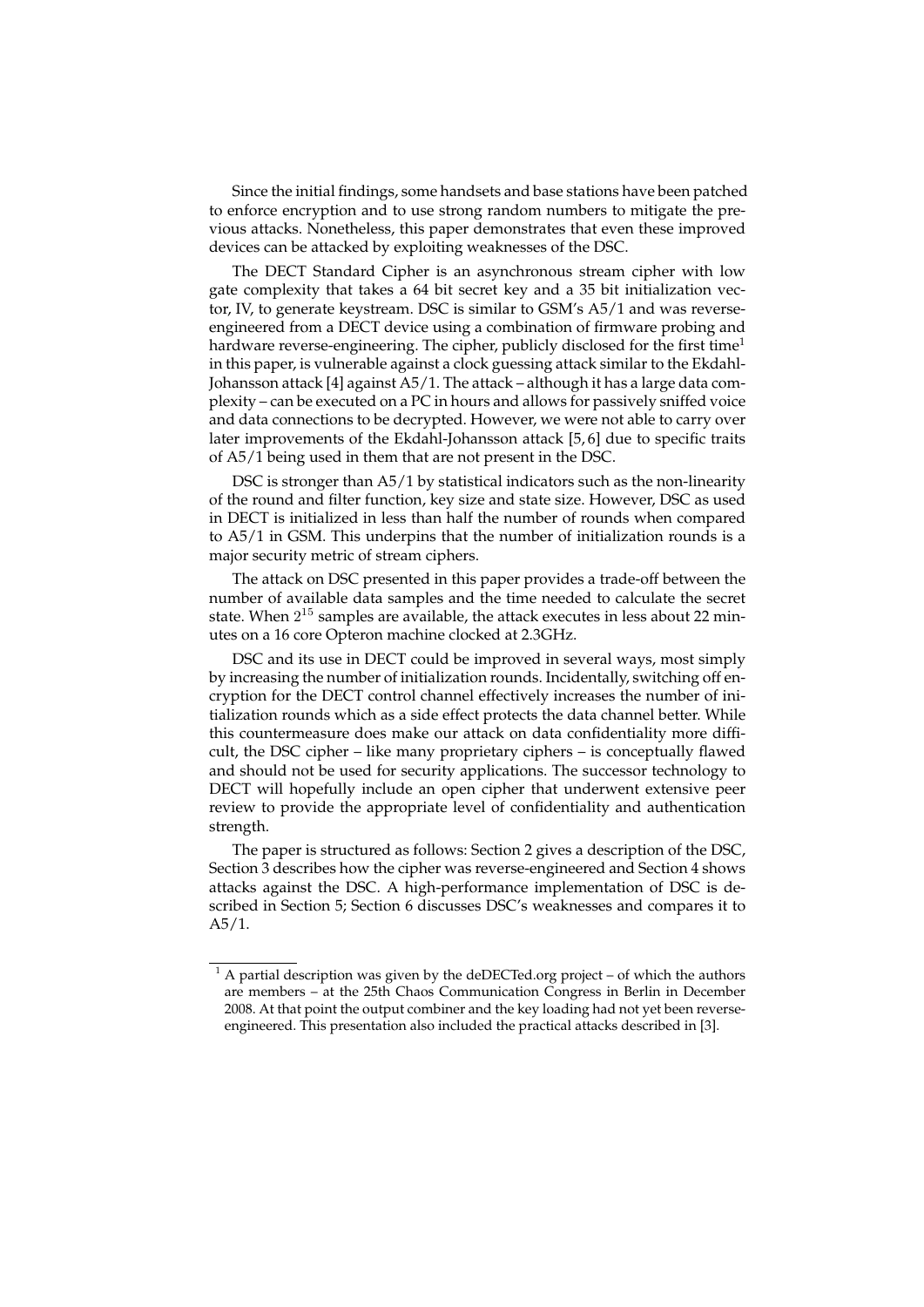#### **1.1 Notation**

The internal state of DSC is represented as a 81 bit vector,  $s \in GF(2)^{81}$ , comprised of the state of four linear feedback shift registers (LFSRs) and the memory bit of the output combiner.

Since state transitions are performed by linear operations, we will use matrices to describe them. The matrices in Table 1.1 represent the DSC operations:

**Table 1.** Matrices describing linear operations on the internal state

|                |                 | Matrix Dimension Description  |
|----------------|-----------------|-------------------------------|
| $C_1$          | $81 \times 81$  | single clock register R1      |
| $\mathsf{C}_2$ | $81 \times 81$  | single clock register R2      |
| $C_{3}$        | $81 \times 81$  | single clock register R3      |
|                | $81 \times 128$ | load key and IV into state    |
|                | $6 \times 81$   | extract the first two leading |
|                |                 | bits from R1, R2, and R3      |

The output combiner  $O$  of DSC is a non-linear mapping, depending on the previous bit of output  $y$  and 6 bits of the state  $s$ .

The DSC round function that translates a state into the next round's state is a non-linear mapping. The pre-ciphering phase which consists of loading the secret key and initialization vector (IV) into the DSC registers and then applying the round function  $i$  times is denoted  $\mathcal{D}_i.$  The  $i$  initialization rounds are referred to as pre-ciphering steps.

### **2 Description of the DECT Standard Cipher**

The DECT Standard Cipher (DSC) is an irregularly clocked combiner with memory. Its internal state is built from 4 Galois LFSRs R1, R2, R3, R4 of length 17, 19, 21 and 23 respectively as well as a single bit of memory  $y$  for the output combiner. The bits of the state of the LFSR Ri shall be denoted by  $x_{i,j}$  with the lowest-most bit being  $x_{i,0}$ . The taps of R1 are located at bit positions 5, 16; the taps of R2 are at bit positions 2, 3, 12, 18; the taps of R3 at bit positions 1, 20; the taps of R4 are at bit positions 8, 22.

For each bit of output, register R4 is clocked three times whereas R1 to R3 are clocked either two or three times. The clocking decision is determined individually for each of the irregularly clocked registers. The decisions linearly depend on one of the three lowest bits of R4 and the middle bits of the other irregularly clocked registers. More specifically, the number of clocks  $c_i$  for each of the registers is calculated as follows:

$$
c_1 = 2 + (x_{4,0} \oplus x_{2,9} \oplus x_{3,10})
$$
  
\n
$$
c_2 = 2 + (x_{4,1} \oplus x_{1,8} \oplus x_{3,10})
$$
  
\n
$$
c_3 = 2 + (x_{4,2} \oplus x_{1,8} \oplus x_{2,9})
$$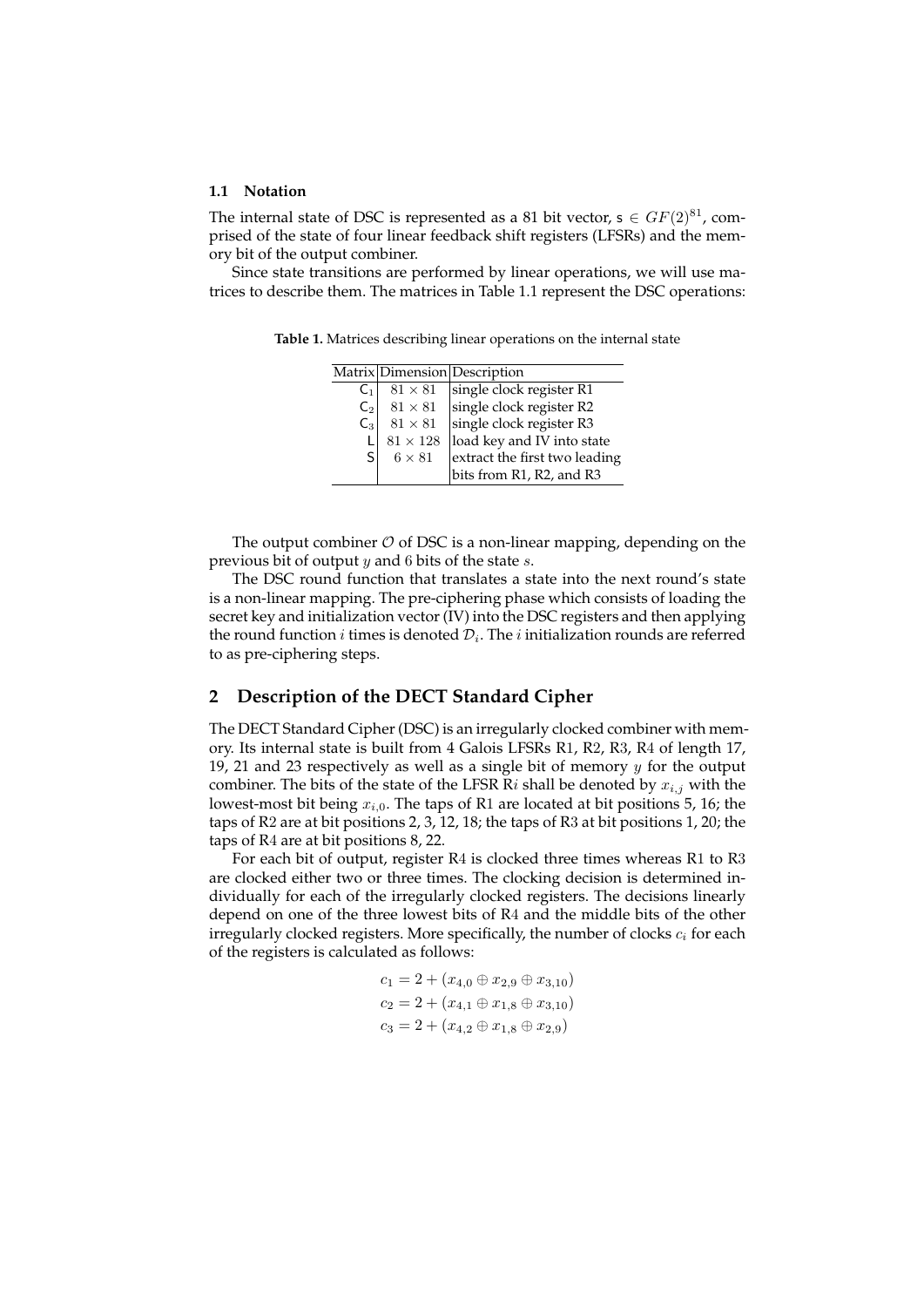#### **2.1 The output combiner**

The output combiner is a cubic function that involves the lowest-most two bits of the registers R1, R2 and R3 as well as the memory bit  $y$ :

$$
\begin{aligned} \mathcal{O}((x_{1,0},x_{1,1},x_{2,0},x_{2,1},x_{3,0},x_{3,1}),y)=x_{1,1}x_{1,0}y\oplus x_{2,0}x_{1,1}x_{1,0}\oplus x_{1,1}y\oplus\\ x_{2,1}x_{1,0}y\oplus x_{2,1}x_{2,0}x_{1,0}\oplus x_{3,0}y\oplus\\ x_{3,0}x_{1,0}y\oplus x_{3,0}x_{2,0}x_{1,0}\oplus x_{3,1}y\oplus\\ x_{1,1}x_{1,0}\oplus x_{2,0}x_{1,1}\oplus x_{3,1}x_{1,0}\oplus\\ x_{2,1}\oplus x_{3,1}\end{aligned}
$$

The output of the combiner function gives a keystream bit and is loaded into the memory bit for the next clock.

#### **2.2 Key loading and initialization**

Initially all registers and the memory bit are set to zero. The 35-bit IV is zero extended (most significant bits filled with zero) to 64 bits and concatenated with the 64 bit cipher key CK to form the session key  $K$ .

$$
K = Z(IV) || CK
$$

The bits of  $K$  are clocked into the most significant bit of all four registers, bit by bit, starting with the least significant bit. During the key loading each LFSR is clocked once after each bit. After the session key has been loaded, 40 pre-cipher rounds are performed. In these pre-cipher rounds, the irregular clock control is used but the output is discarded. If one or more registers have all bits set to zero after executing 11 rounds, the most significant bit of the corresponding registers is set to 1 before starting the next round.

### **3 Reverse-Engineering the DSC from hardware**

We did not find any software implementations of DSC. Instead our starting point was a patent [7] describing the general structure of the DSC. From this document we learn that DSC is an LFSR-based design together with the lengths of the individual registers. Furthermore the patent discloses that the cipher has an output combiner with a single bit of memory, irregular 2-3 clocking and the number of initialization rounds. On the other hand the tap positions of the LFSRs, the clocking functions, the combiner function as well as the exact key loading routine are not described in this patent. The rule that after 11 initialization rounds a check had to be performed to make sure that no register is zero at that point is also stated in the patent.

Luckily, for the National Semiconductors SC14xxx DECT chipset that is used by the deDECTed.org project, we found instructions that allow to load and store an abitrary internal state of the stream cipher. Moreover, the stream cipher can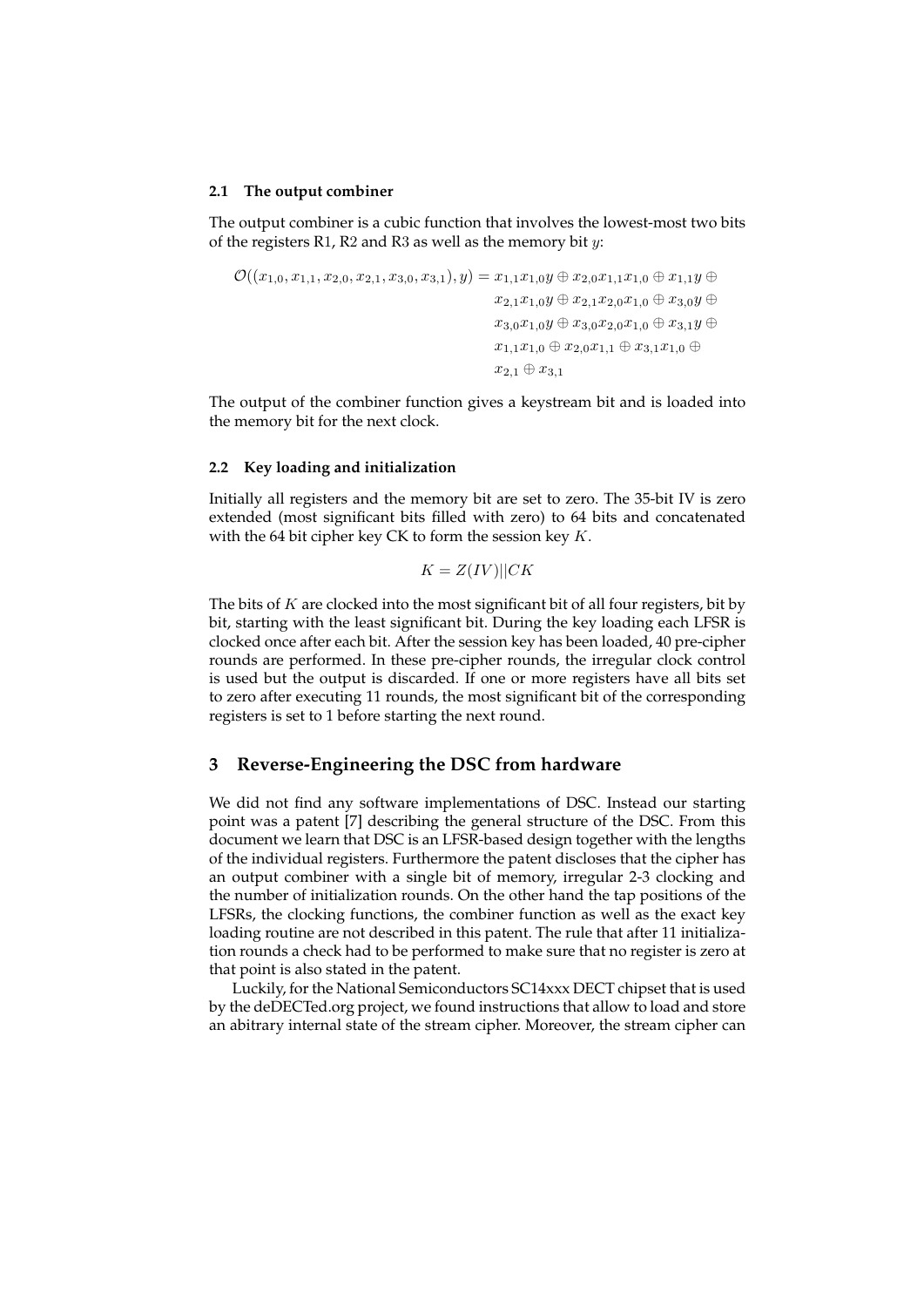

**Fig. 1.** The DSC keystream generator with LFSRs in Galois configuration. Bit positions that are inverted (white on black) are used in clocking decisions

be clocked in two modes: a regular clocking of the the LFSRs for key loading and a second mode clocking irregularly as specified by the clocking functions, generating output. However we are not able to directly capture these output bits.

To reverse-engineer the unspecified details of the cipher we proceed as follows: Using the first mode allows us to determine the tap positions of the LF-SRs. After that, we are able to determine the clocking functions in the second mode by loading a random vector of low Hamming weight into the internal state and observing how single-bit changes affect the clocking decisions.

The most elaborate part to reverse-engineer is the output combiner function. To do this, we set up one machine with a modified firmware to send out frames containing zero-stuffed payloads. Another machine acting as the receiving side then "decrypts" these using a chosen internal state (no key setup), yielding keystream. Starting from random states, we sequentially flip single bit positions of the state and inspect the first bit to see whether the bit flip affected the output. If the output remains constant for a large number of random states, we assume that the flipped bit is not used in the output combiner. Having identified the bits that indeed are fed into the combiner, we recover the combiner function by using multivariate interpolation for a number of keystreams.

Finally we determine the correct key loading by systematically trying different bit and byte-orders for both key and IV combined with both different orders of key and IV.

In parallel to having done the above, we also reverse-engineered the DSC cipher including its output combiner from silicon applying the techniques previously used to discover the Crypto-1 function [8].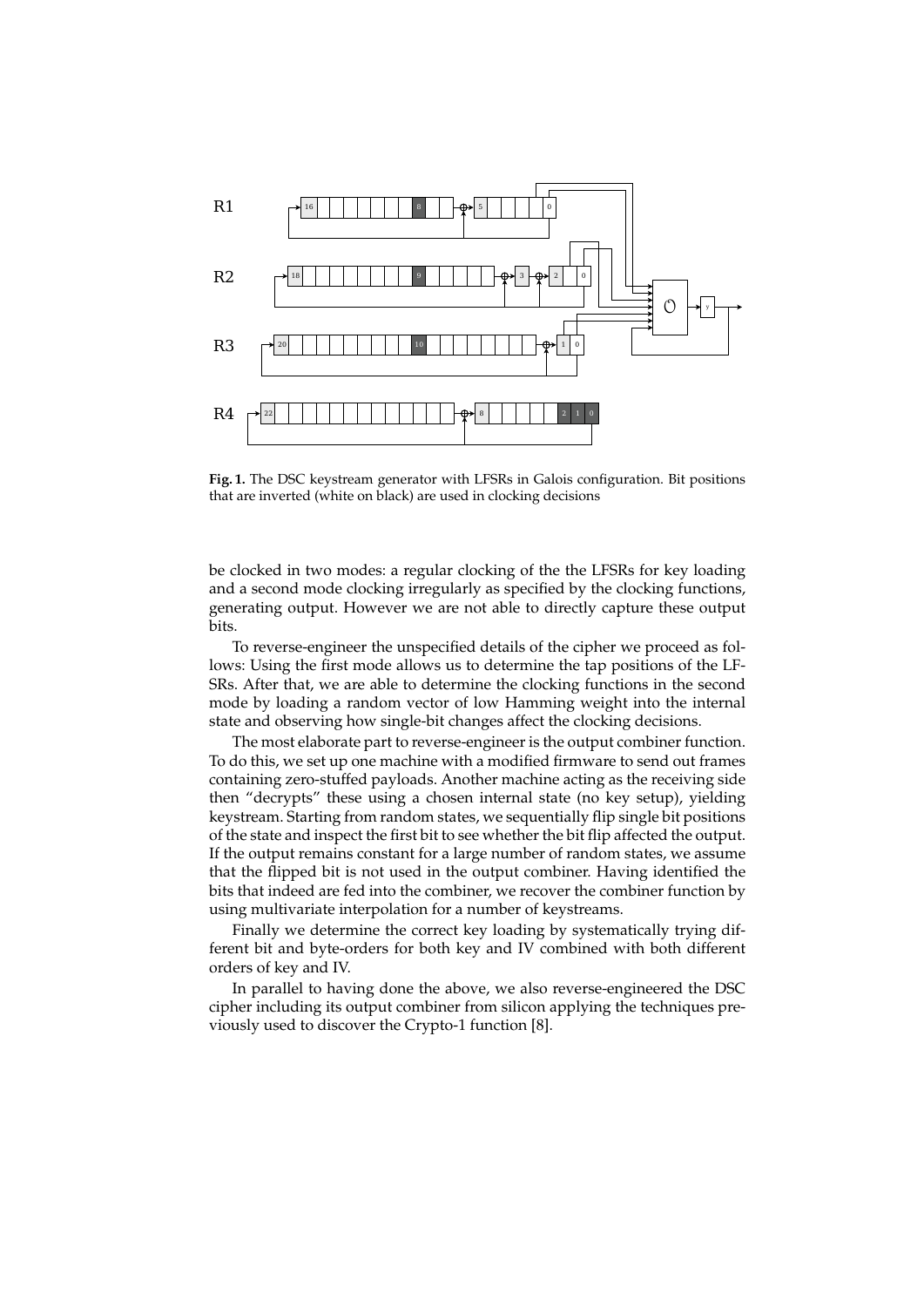### **4 Attacking the DSC**

For this section, we will assume that an adversary has access to a list of DSC keystreams with matching initialization vectors, all of which were generated under the same secret key. A tuple of keystream and IV is referred to as a *session*. We will use clock-guessing techniques very similar to the Ekdahl-Johansson attack against A5/1 [5], but adapted to the case of a non-linear output combiner. Further improvements of this attack discussed in [5, 6] seem to be too specific to the A5/1 structure.

#### **4.1 Simple clock guessing**

Despite its relative large state and non-linearity, DSC is easily broken because of one major design flaw: the small number of pre-ciphering rounds makes clock guessing easy. After the key loading, there are only 40 clocking decisions made, compared to 100 clocking decisions for A5/1.

If an internal state for DSC is randomly chosen from a uniform distribution of all states, every irregularly clocked register clocks twice with 50% probability or three times with 50% probability. We assume for now that the probability that one register is clocked twice is independent of the clocking decision of the other irregularly clocked registers. The probability that one register is clocked  $k$  times during the pre-ciphering-phase is:

$$
\binom{40}{k-80} 2^{-40}
$$

and the probability that a register has been clocked  $k$  times after  $i$  bits of output is:

$$
\binom{40+i}{k-(80+2i)} 2^{-(40+i)}
$$

The total number of clocks per register after  $i$  bits of output is distributed according to a shifted binomial distribution with mode:

$$
\left\lfloor \frac{i+1}{2} \right\rfloor + 2i + 100
$$

In general, let

$$
\mathsf{D}^{i,j,k}=\mathsf{S}\times \mathsf{C}^i_1\times \mathsf{C}^j_2\times \mathsf{C}^k_3\times \mathsf{L}\times (\mathsf{key},\mathsf{iv})
$$

be the state of the six bits of the registers which generate the output, after key and iv have been loaded, and register R1 has been clocked  $i$ , register R2 has been clocked  $j$ , and register R3 has been clocked  $k$  times.

The attack focuses on the internal DSC state from which the second bit of output is produced. An attacker who has observed the first bit of output knows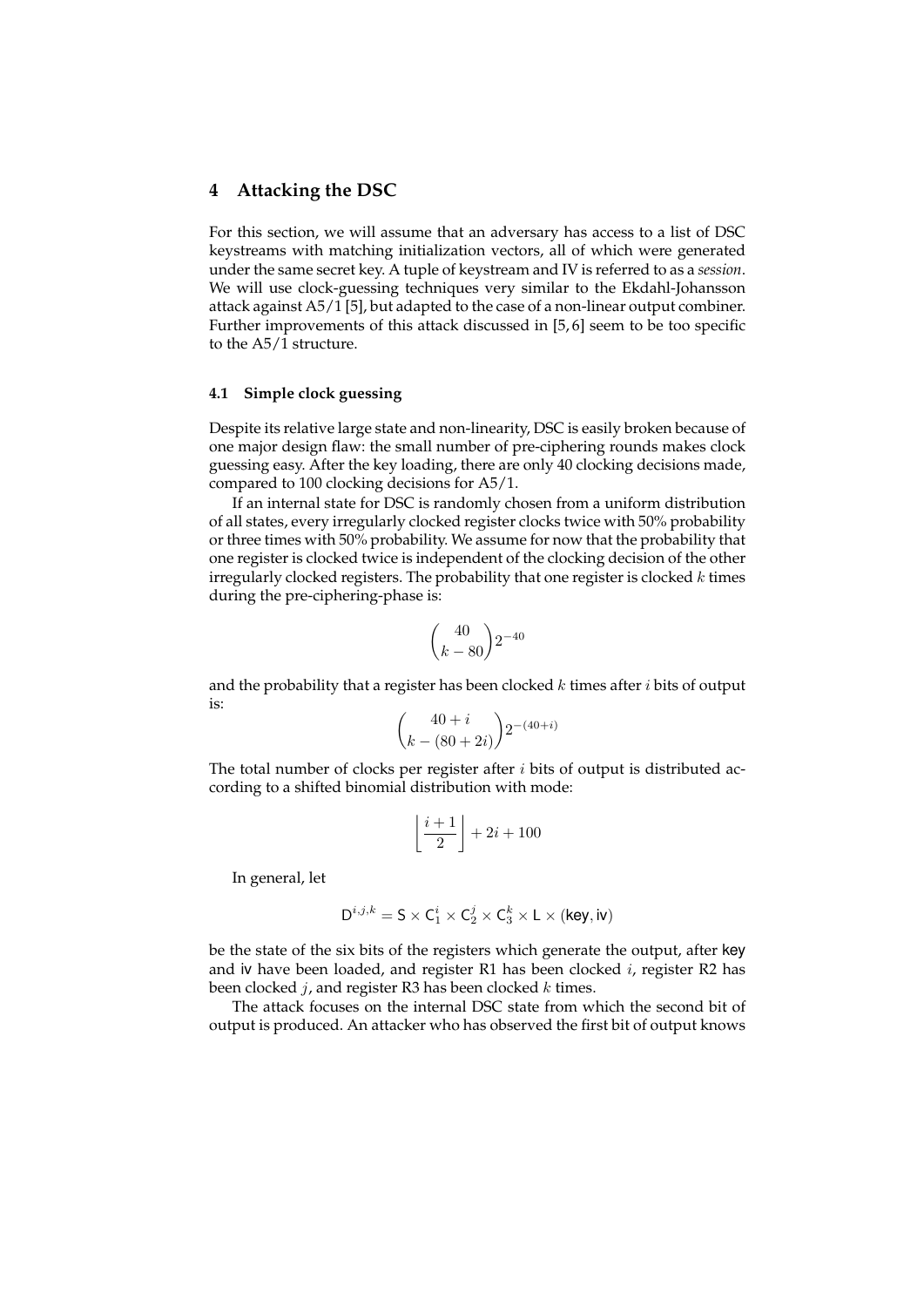the state  $z_0$  of the memory bit of the output combiner. The second bit of output depends on 6 bits of the registers R1, R2, and R3. With a probability of

$$
p = \left( \binom{41}{21} 2^{-41} \right)^3 \approx 2^{-9.09}
$$

all of these irregularly clocked registers will be clocked exactly 103 times before the second bit of output  $z_1$  is produced and we have

$$
D^{103,103,103}(key,iv)) = S \times \mathcal{D}_{41}(key,iv)
$$

with probability 1. If the number of clocks per register is different, this equation will hold by chance with a probability  $\frac{1}{64}$ . Therefore, we have

Prob (D<sup>103,103,103</sup>(**key**, **iv**) = S × D<sub>41</sub>(**key**, **iv**)) = 
$$
p + \frac{1-p}{64} \approx 2^{-5.84}
$$

Based on this guess, six affine-linear equations for an unknown key can be derived given that sufficiently many keystreams (about  $2^{18}$ ) are available. For every IV iv, the attacker computes

$$
I^{103,103,103} = D^{103,103,103}(0,iv)
$$

He then checks for every possible state s of the six output bits whether  $\mathcal{O}(s, z_0) =$  $z_1$  holds. If so, this is an indication that

$$
D^{103,103,103}(\text{key},0) = s + 1^{103,103,103}
$$

holds. After having processed all available keystreams, the attacker may assume the most frequent value for  $D^{103,103,103}$  (key, 0) to be correct. Using these six affine-linear equations allows an attacker to recover the correct key by trying only  $2^{58}$  instead of  $2^{64}$  possible keys. This basic attack however is still too time-consuming to be practical on a single PC.

#### **4.2 Breaking DSC on a PC**

We can refine the basic attack principle to give us a much faster attack that allows us to practically recover a DSC key on a PC.

Note that the attack scope can be extended to different assumptions for the number of clockings for the registers R1, R2 and R3. In the basic attack, we use the mode of the distribution of the number of clock of all registers. If the total number of clocking decisions is odd, another set of clockings with the same success rate always exists. For example, if the attacker assumes that R1 and R2 have been clocked 103 times as in the previous subsection, but R3 has been clocked 102 times instead of 103 times, the previous attack works with the same computational effort and success rate. In total, there are 8 possible assumptions about the number of clocks with the same success rate as the previous attack.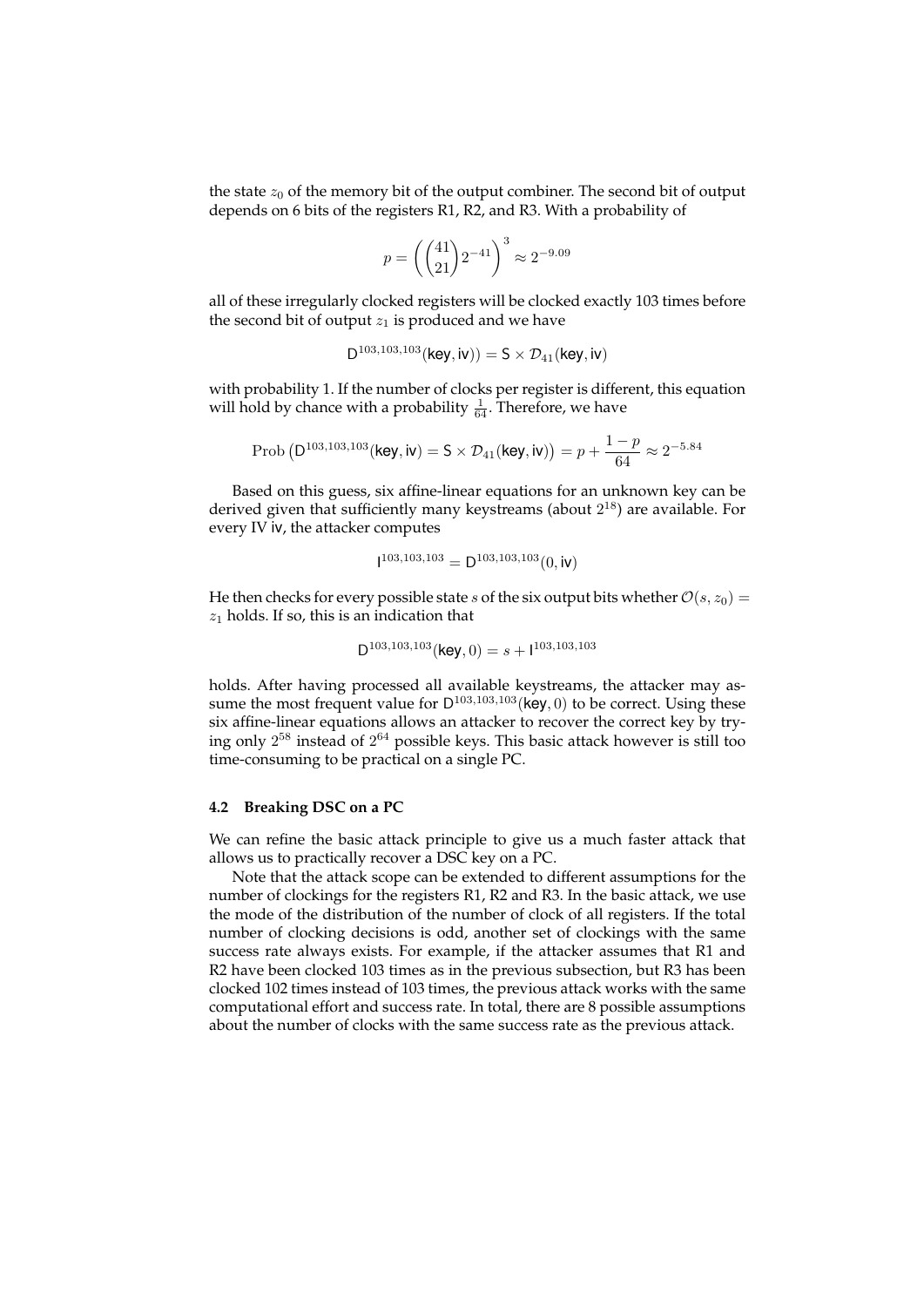However, these different assumptions share many equations for the key. An attacker will only obtain nine different affine-linear equations for the key using these eight assumptions (compared to six equations for a single assumption).

Extending the attack scope further, – i.e., assuming that R1 has been clocked 101 times, and R2 and R3 have been clocked 102 times – increases the success rate of the attack but at an even smaller incremental gain per additional assumption.

Another way to broaden the attack is to focus on different keystream bits. The basic attack only uses the first two bits of the output,  $z_0$  and  $z_1$ . Instead of guessing how many times the registers have been clocked before producing the  $z_1$ , one could guess how many times the registers have been clocked before  $z_2$ is produced. For example, an attacker can try using  $z_1$  and  $z_2$  of the output and guess that R1, R2, and R3 have been clocked exactly 105 times. The resulting correlation will have the same success rate as the one from the basic attack. Using multiple output bits for a single clocking triplet is possible.

Combining these two time-success trade-offs, we developed a more advanced key-recovery attack on the DSC that merely requires hours of computation on a PC given enough keystreams. We chose a clocking interval  $C =$ [102, 137], and generated all  $35^3 = 42875$  possible approximations with the number of clocks of R1 to R3 in C. We introduce new variables  $x_{i,j}^{(t)}$  for the state of bit j of Register Ri after it has been clocked t times. Assuming that Ri has been clocked  $t$  times for an approximation gives us information about  $x_{i,0}^{(t)}$ and  $x_{i,1}^{(t)}.$  In total, a clocking-interval of length  $l$  gives us information about  $6l$ variables (3 registers, 2 variables per clocking amount). However,  $x_{i,1}^{(t)} = x_{i,0}^{(t+1)}$ holds for all registers R $i$ , because  $x_{i,1}^{(t)}$  is just shifted to  $x_{i,0}^{(t+1)}$  with the next clock of Ri. Choosing a different feedback polynomial with a feedback position between the two bits contributing to the output combiner would destroy this structure. However for DSC, all feedback polynomials don't have a feedback position here. Effectively, this gives us information about  $3(l + 1)$  variables for a clocking interval of length  $l$ . We will always use  $x_{i,0}^{(t+1)}$  instead of  $x_{i,1}^{(t)}$  for the rest of this paper.

There are also linear relations between these variables. For example  $x_{1,5}^{(t+1)}$  =  $x_{1,6}^{(t)} \oplus x_{1,0}^{(t)}$  holds. In general, having determined a consecutive sequence of variables  $x_{i,0}^{(t)},x_{i,0}^{(t+1)},\ldots$  for a register R $i$ , is equivalent to the output sequence of R $i$ . If more variables than the length of Ri have been determined, one might use these linear relations to check if a given assignment is feasible. However, we did not use this in our attack.

The success rate that register R1 is clocked  $i$  times, register R2 is clocked  $j$ times and register R3 is clocked  $k$  times after  $l$  bits of output have been produced is:

$$
p_{i,j,k,l} = {40+l \choose i-(80+2l)} {40+l \choose j-(80+2l)} {40+l \choose k-(80+2l)} 2^{-(40+l)3}
$$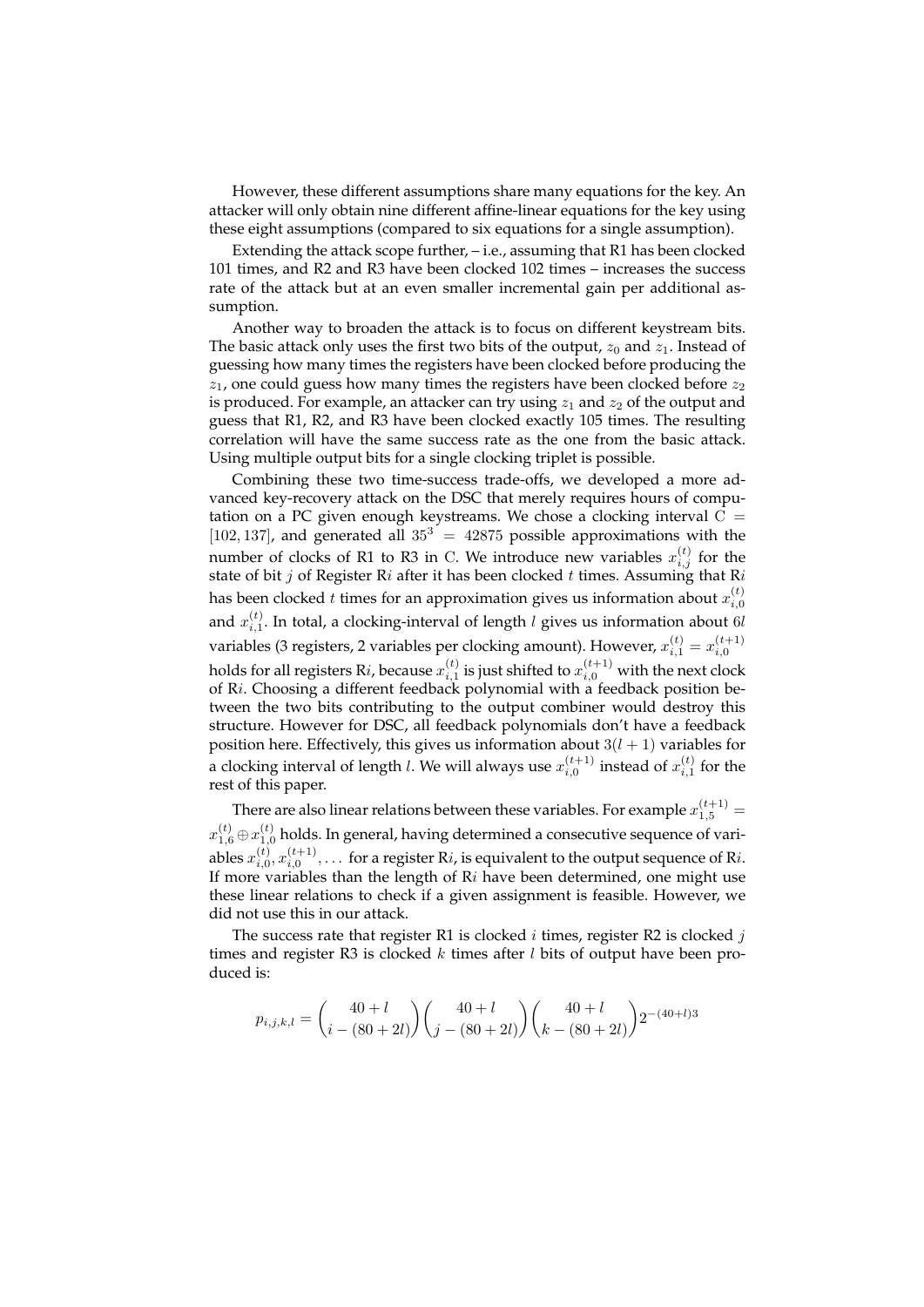In theory, one could use all available bits of keystream for which the correlation has better than zero success rate, however after 19 bits of keystream, all of these correlations have negligible success probability. For example the probability that all registers have been clocked 137 times (the end of our clockinginterval) for the 19th bit of output is below  $2^{-26}$ .

As in the basic attack, we evaluate all correlations separately and create a frequency table for every correlation. Following the ideas of Maximov et al.[5] we add the log-likelihood ratio  $\ln \frac{p}{1-p}$  for key =  $s+$ iv to every entry in the table, with

$$
p = \sum_{l} p_{i,j,k,l} * [\mathcal{O}(s, z_{l-1}) = z_l] + \frac{1}{2} \left( 1 - \sum_{l} p_{i,j,k,l} \right)
$$

Here  $[O(s, z_{l-1}) = z_l] = 1$ , if  $O(s, z_{l-1}) = z_l$ , 0 otherwise.

Instead of writing the equations in all correlations as a linear combination of key bits, we now write all equations in the form  $x_{\{1,2,3\},0}^{(i)} = \{0,1\}.$ 

Taking the entry with the highest probability from the frequency table of every approximations, we obtain  $42875 * 6 = 257250$  equations with a given probability. (Every approximation (42875) gives us information about the value of 6 state-variables. In total, these state-variables can have  $2^6 = 64$  possible values, the value with the highest probability in the frequency table is most likely. We use the number of (weighted votes) for the top entry as an extend  $p_i$  how likely these equations are correct.) For every variable x, we take all the equations of the form  $x = b_i, b_i \in \{0,1\}$  with extend  $p_i$  and compute  $s_x$  $\sum_i (2b_i - 1) * p_i$  and assume that  $x = 0$ , if  $s_x < 0$ ,  $x = 1$  otherwise.

Combining all equations to a single equation system gives 108 equations each of which depends only on a single variable and a corresponding probability  $p_v$  that this equation is correct. We sort these equations according to  $|p_v|$ , rewrite all variables to key bits, and add them in order to a new linear equation system for the key bits. If adding a equation would make the resulting system unsolvable, we skip that equation. If enough linearly independent variables (for example 30) have been added to the system, we stop the process.

We then iterate through all solutions to this system, and check every solution if it is the correct key, by comparing it to some sample keystreams.

We created a proof-of-concept implementation of this attack written in Java. Processing all available keystreams and generating a linear equation system takes about 20 minutes using a SUN X4440 using 4 *Quad-Core AMD Opteron(tm) Processor 8356* running at 2.3 GHz. The main workload here is the generation of all the frequency tables for all approximations. The post processing and the generation of the final equation system is negligible. We think that this time can be reduced to a few minutes using parallel computation and a more efficient implementation. For the time for the final search of the correct key, see Section 5.

The success rate of this attack depends on the number of available keystreams and the number of equations in the final equation system for the keybits. Using more equations makes the final search for the correct key faster, but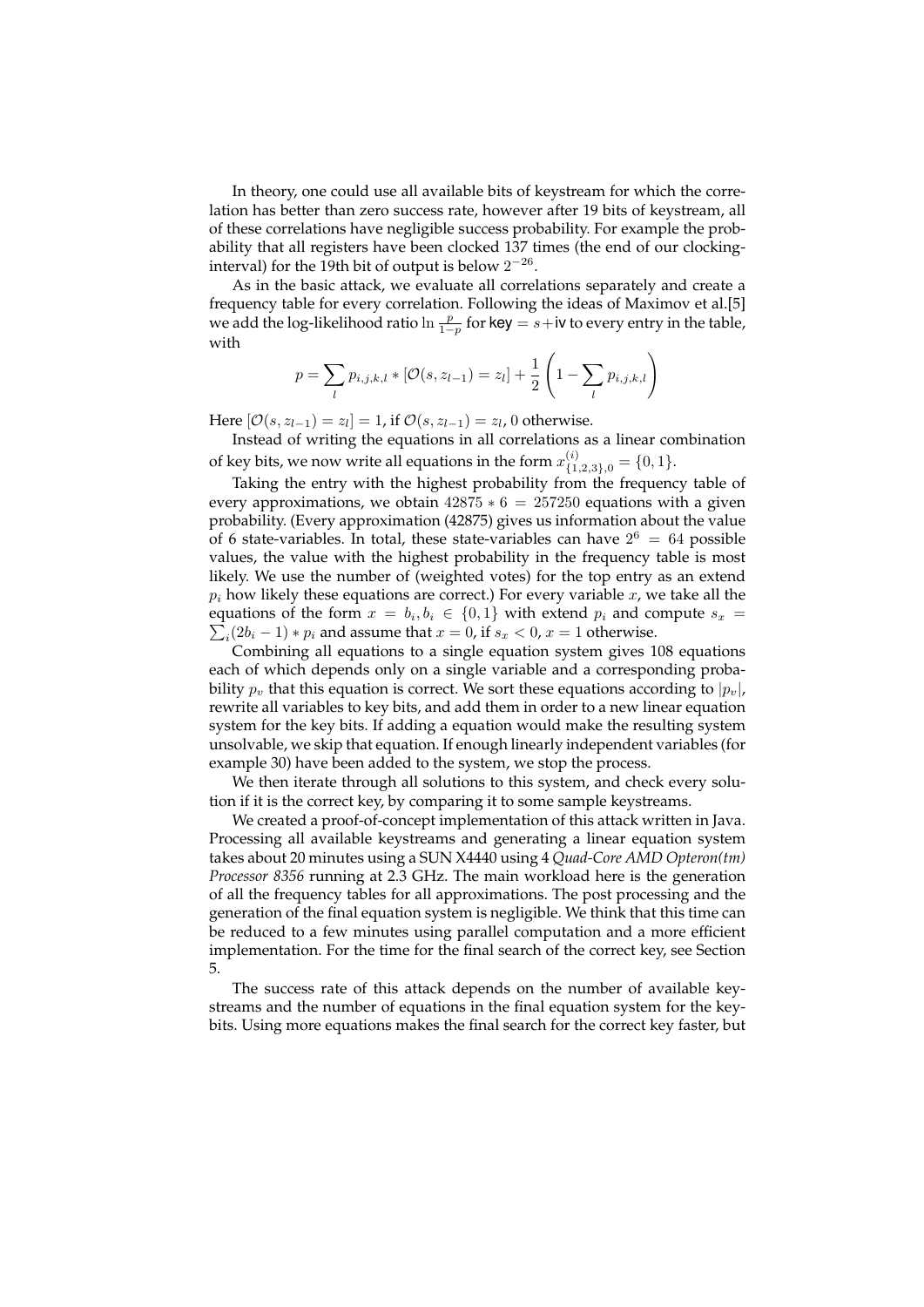increases the probability of having at least one incorrect equation in the system which makes the attack fail. If  $i$  equations are used in the final system, one still needs to search through at most  $2^{\bar 64-i}$  different keys to find the correct key (assuming the equation system is correct).



**Fig. 2.** Success rate of the attack

Using 30 equations in the final system (one still needs to check at most  $2^{34}$ different keys), the attack was successful in 48 out of 100 simulations with 32768 different keystreams available. Using only 16384 keystreams, the success rate dropped down to 1%. With 49152 keystreams, the attack was successful in 95% of all simulations. If only 8 equations should be used, the attack had a success rate of 8% using just 8192 keystreams. However an adversary would need to conduct a final search for the key over  $2^{56}$  different keys, which is roughly equivalent to a brute force attack against DES.

#### **4.3 Keystream recovery**

To break the DSC stream cipher, keystream needs to be recovered from the encrypted frames, which is only possible when the user data is known or can be guessed. Known user data is regularly sent over DECT's control channel (Cchannel). The C-channel messages (e.g., for a button press) share a common structure in which the majority of the first 40 bits stays constant. There are at most 50 C-channel packets sent per second which provides an upper bound on the number of known keystream segments from the C-channel. Especially in newer phones, the C-channel is extensively used for status updates including RSS feeds and other data communication which opens the possibility that a significant number of known keystream can be gathered.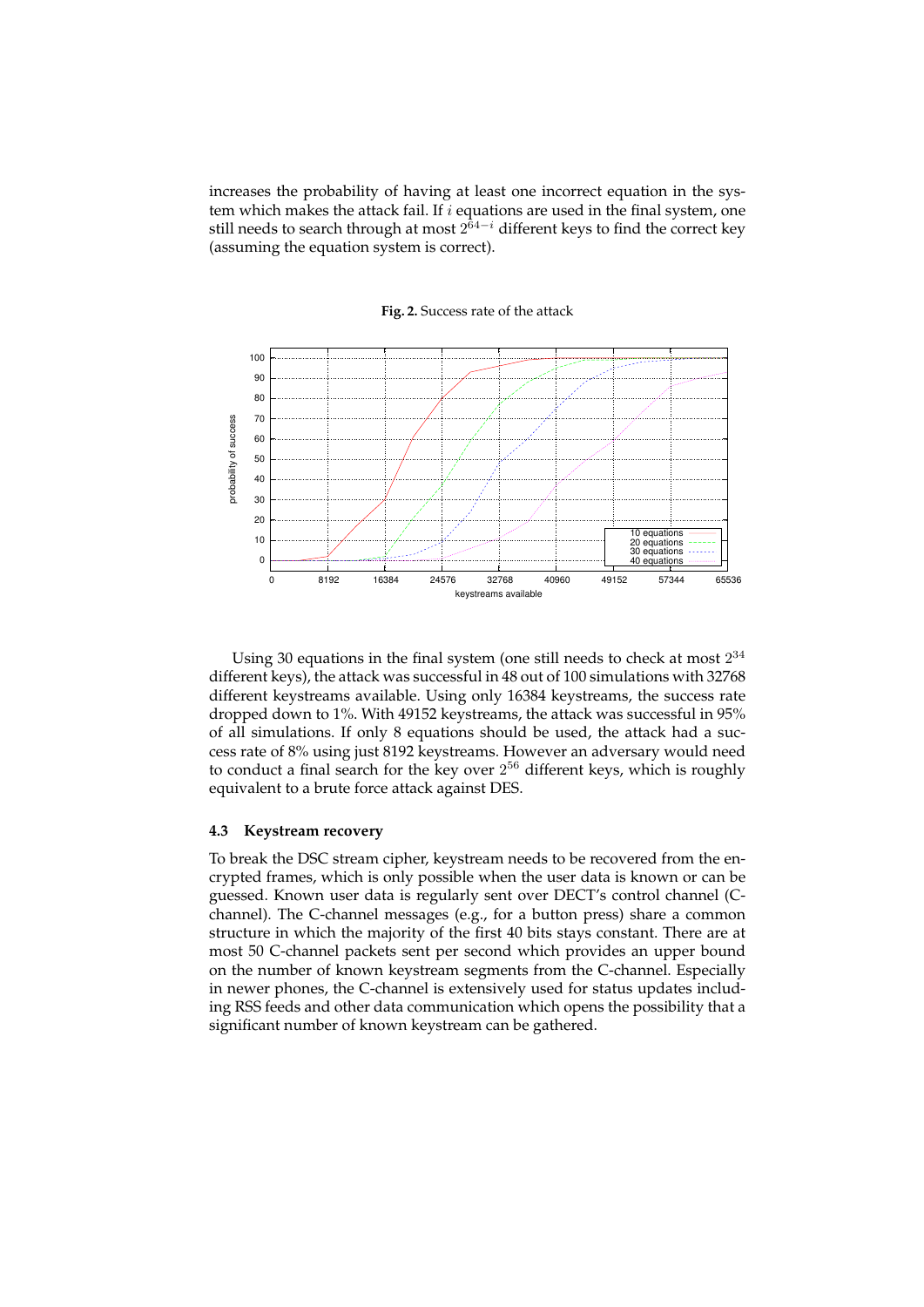Keystreams can also be collected from the voice channel (B-field), but assumptions have to be made about the voice being transmitted (i.e., segments of silence). Even when these assumptions do not hold in all cases, the data is still usable in the attacks outlined below as they are error-resilient. More information can be found in appendix A.

### **4.4 Extending the attack to B-field data**

Thus far we have assumed the adversary to have access to the first bits of output of DSC after pre-ciphering. However, these bits are only used to encrypt the C-channel data in DECT. If C-channel data is not frequently used in a conversation, the adversary is unable to recover a sufficient number of keystreams using the techniques previously described.

Henceforth, we adapt our attack to also work when the first 40 bits of keystream are not available. To achieve this, we need to change the clocking interval from [102, 137] to [204, 239]. We then use 21 bits of the keystream starting from bit 41. The best approximation which exists is to assume that every register has been clocked 202 times when the second bit for the B-field is produced. This happens with probability  $2^{-10.527}$ , instead of  $2^{-9.0915}$  for the best approximation for the C-channel bits.



**Fig. 3.** Success rate of the B-field attack

As expected, the number of keystreams required for the same success rate is increased by factor of 2-3. To make the attack work with a success rate of 50%, the attack requires 75,000 keystreams. Again we conducted 100 simulations to experimentally verify the success rate and to generate the plot in figure 3.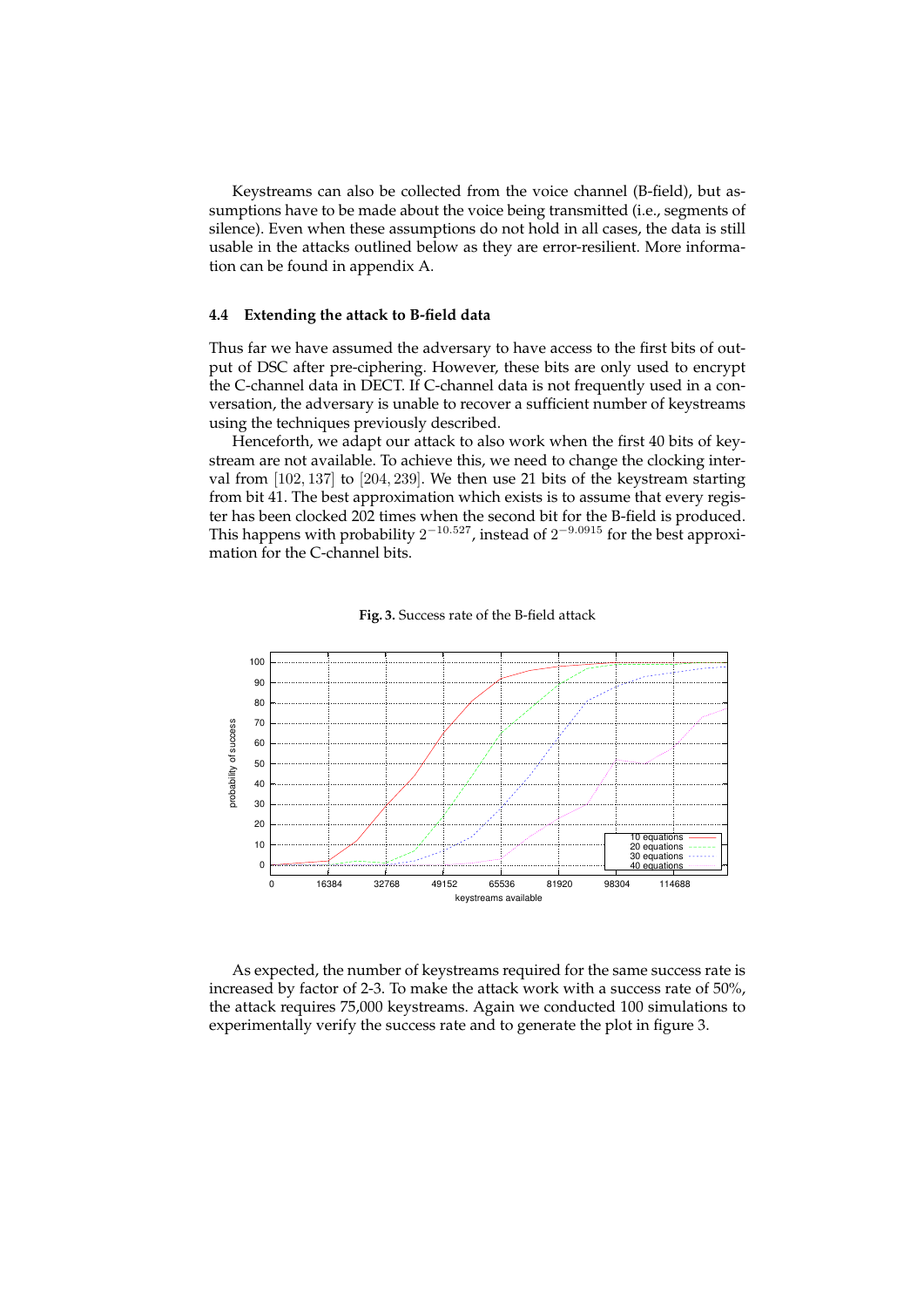However, B-fields are sent 100 times per second from FP to PP while a call is in progress. This allows to recover the corresponding keystreams in less than 13 minutes if a predictable plaintext pattern is used in the B-field.

### **5 High-Performance DSC**

The DSC is optimized for hardware implementations where LFSRs can be implemented in a small number of logic gates. To minimize the complexity of our attack implementation, we did not facilitate FPGAs or even build custom ASICs for DSC computations. Instead we optimized implementations for an x64 CPU, a NVidia CUDA graphics card–both of which are commonly found in home computer–and a cell processor. Optimizations we applied to accelerate the attack include bit slicing and the use of bit vectors. The combination of these tweaks resulted in a 25x speed-up on Intel CPUs when compared to a straight-forward DSC implementation. Performance figures for components in a standard gaming PC (CPU, NVidia graphics adapter) and a PlayStation 3 (Cell processor) are provided in Table 2, including the search time for the C-channel attack searching through  $2^{34}$  keys.

**Table 2.** Efficiency of brute-forcing large numbers of DSC keys on different architectures

| Compute Node              |             | Keys tried per second Attack time for final search |
|---------------------------|-------------|----------------------------------------------------|
| Intel 2 GHz CPU (2 cores) | 24 million  | 716s                                               |
| Cell processor            | 25 million  | 687sl                                              |
| ICUDA GTX260              | 148 million | 116s                                               |

Our optimizations have been implemented for Intel CPUs (128bit SSE), the Cell processor in PlayStations (128bit wide SIMD units in both the SPEs and the PPE) and to CUDA GPUs where only 64 bit wide general purpose registers are available. However, due to the large number of compute kernels, a high-end CUDA graphics card is almost one order of magnitude faster than a high-end Intel CPU for our attack.

Since the problem is parallelizable without dependencies, utilization of multicore systems comes without penalty allowing the key cracking to be distributed over a large number of CPU, cell, and CUDA nodes.

**Bit slicing.** In the optimized implementation, the 81 bit state of DSC is stored in 81 registers, each register holding 128 bits for 128 DSC engines. With only 3 xor instructions the clocking decision for R1 can be made – for 128 DSC states at once. A first implementation for an Intel Core 2 Duo at 2Ghz can verify 12 million key candidates per second per core, including extraction of the 64 bit key from the equation system, the 64 bit key setup procedure to clock the key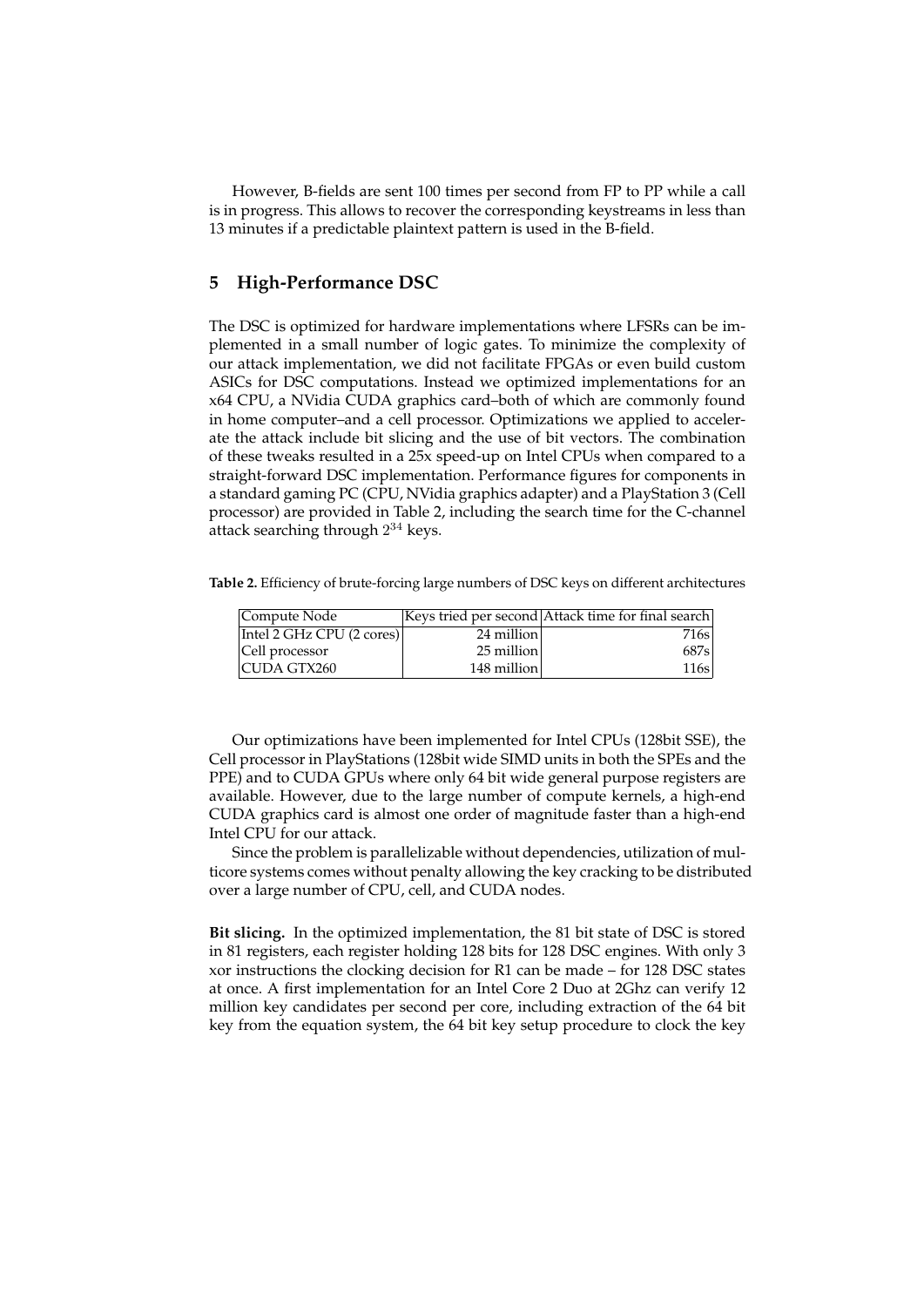into the DSC state, 40 clockings of DSC in the pre-cipher phase and the generation and comparison of 8 keystream bits. The amortized simulator processor clocks to produce a bit of DSC output is about 2.

The bit slice implementation has the drawback that there is no efficient way to shift a register, so for a simple one bit shift of R1, 17 locations of memory have to be copied in the ring buffer. Fortunately when the clocking is regular, copying is not necessary and single combined head and tail pointer can be incremented and decremented to facilitate the shift operation. This optimization is usable during key setup and for R4 during all DSC stages.

**Bit vectors.** The extraction of the candidate keys from the equation system is further optimized through the use of bit vectors, so 64 operations are needed to produce 128 64 bit long keys, by first building a template for key values encoding the information of any set of 128 consecutive candidate keys and using this template to produce 128 keys anywhere in the key-space with linear complexity over the number of bits (64).

**CUDA tweaks.** High end graphics cards for computer gaming can be expected to perform at least 10 times faster then a single CPU. One such GPU has 240 ALUs clocked at about 1.2Ghz. The slower clock speed and the smaller register size of 64 bits each halve the effect of the larger number of cores. Furthermore CPU features such as superscalar execution, branch prediction and out of order execution narrow the gap further. At about three times the power consumption, a high-end CUDA GPU still executes about ten times as fast as a Intel CPU making it the preferred host for our attack.

### **6 DSC weaknesses and mitigations**

The DSC cipher is vulnerable against the attack described in this paper because it does not accumulate enough non-linearity before producing the first keystreams. Our attack DSC exploits the fact that the cipher can be expressed in relatively simple equations that hold true with non-negligible probability. These equations can be generated because three weaknesses come together in DSC:

- **–** A round function with a low level of non-linearity
- **–** An insufficiently small number of rounds before the first key stream bit is produced
- **–** Access to keystreams through known plaintext in the C-channel

The latter two properties make DSC much weaker than the related A5/1 stream cipher used in GSM<sup>2</sup>. Attacks on A5/1 still require more keystream

 $2$  A5/1 and DSC were standardized by the same organization, A5/1 in 1987 and DSC in 1992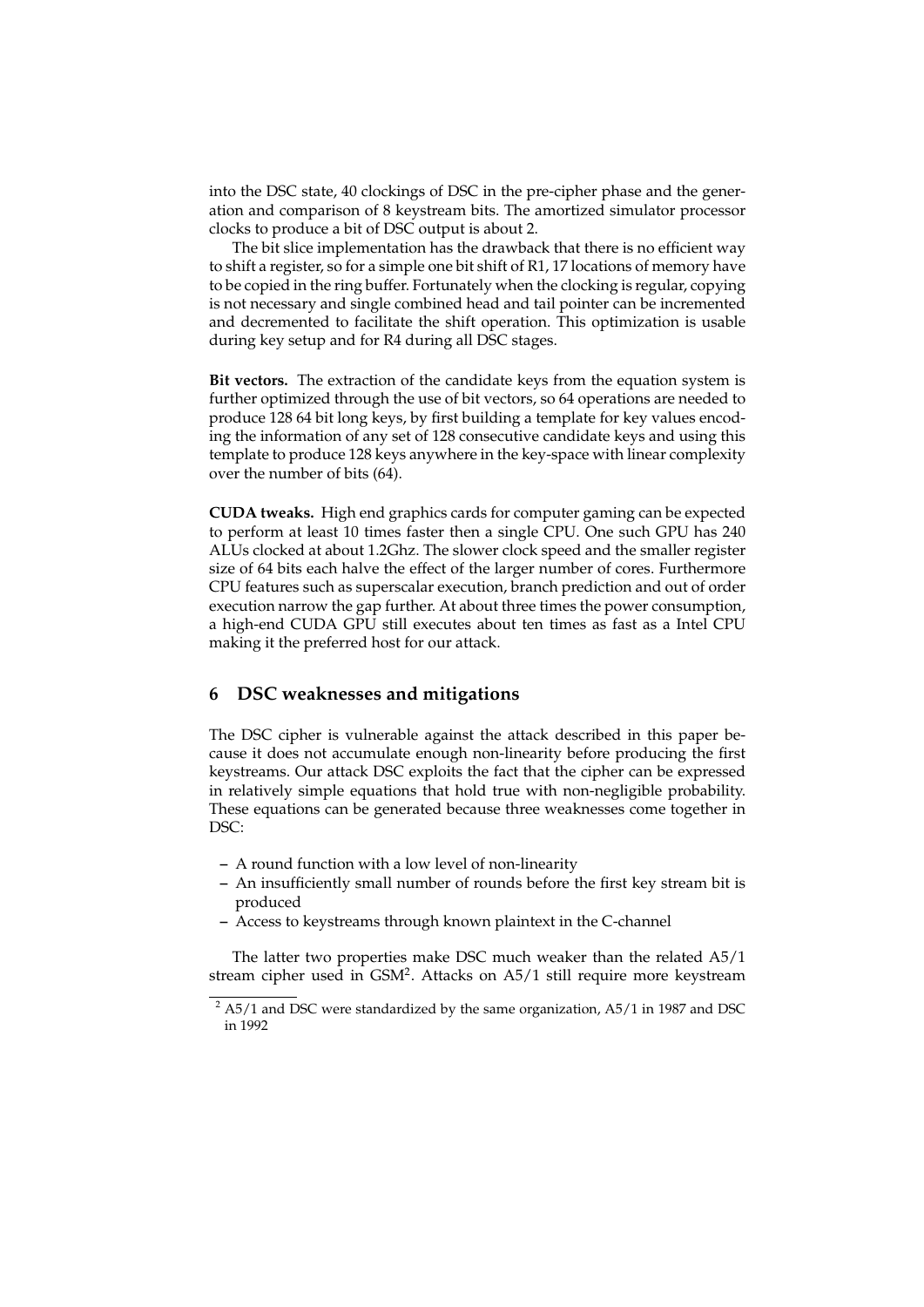than can be inferred from GSM packets or extensive precomputations for timememory trade-offs [9].

In other dimensions of statistical strength, the DSC cipher is stronger than A5/1, again emphasizing how serious the above mentioned weaknesses are.

|                                                       | A5/1 | DSC               |
|-------------------------------------------------------|------|-------------------|
| number of registers                                   |      |                   |
| irregularly clocked registers                         |      | 3                 |
| internal state in bits                                |      | 81                |
| output combiner                                       |      | linear non-linear |
| bits used for output                                  |      |                   |
| bits used for clocking                                |      | 6                 |
| clocking decision                                     |      | 2/3               |
| clocks per register until first bit of output         |      | 80-120            |
| average clocks of registers until first bit of output |      | 100               |
| pre-cipher rounds                                     |      | 40                |

**Table 3.** Comparing A5/1 against the DSC

The larger internal state makes practical time-memory tradeoffs infeasible for DSC. Since more bits are used in the output combiner, the sampling of special states [10] is much harder for DSC than for A5/1. At the same time, the non-linearity of the output combiner in DSC improves its resilience against divide and conquer strategies. DSC has a register which only affects the clocking control and doesn't directly generate the keystream. In A5/1 every register affects the output directly. Differential attacks against A5/1 [11] use that fact that this cipher does not always clock all registers; the DSC clocks every register at least two times after each bit of output.

The attack outlined in this paper is enabled through available keystream and the small number of clocking rounds. Short-term countermeasures to mitigate the risk imposed by this particular attack include:

- **–** frequent re-keying to prevent an attack from collecting sufficiently many keystreams.
- **–** switching off encryption of the C-channel (which might lead to privacy concerns over dialed numbers etc.);

Both measures can be deployed to many existing base stations and handsets through firmware updates.

However, it is our belief that the current DECT standard includes too many vulnerabilities to be made secure through quick fixes. Also, DECT with DSC does not provide sufficient security for its intended uses. To provide this level of protection, a strong peer-reviewed cipher and security protocol are needed in the next version of the DECT standard.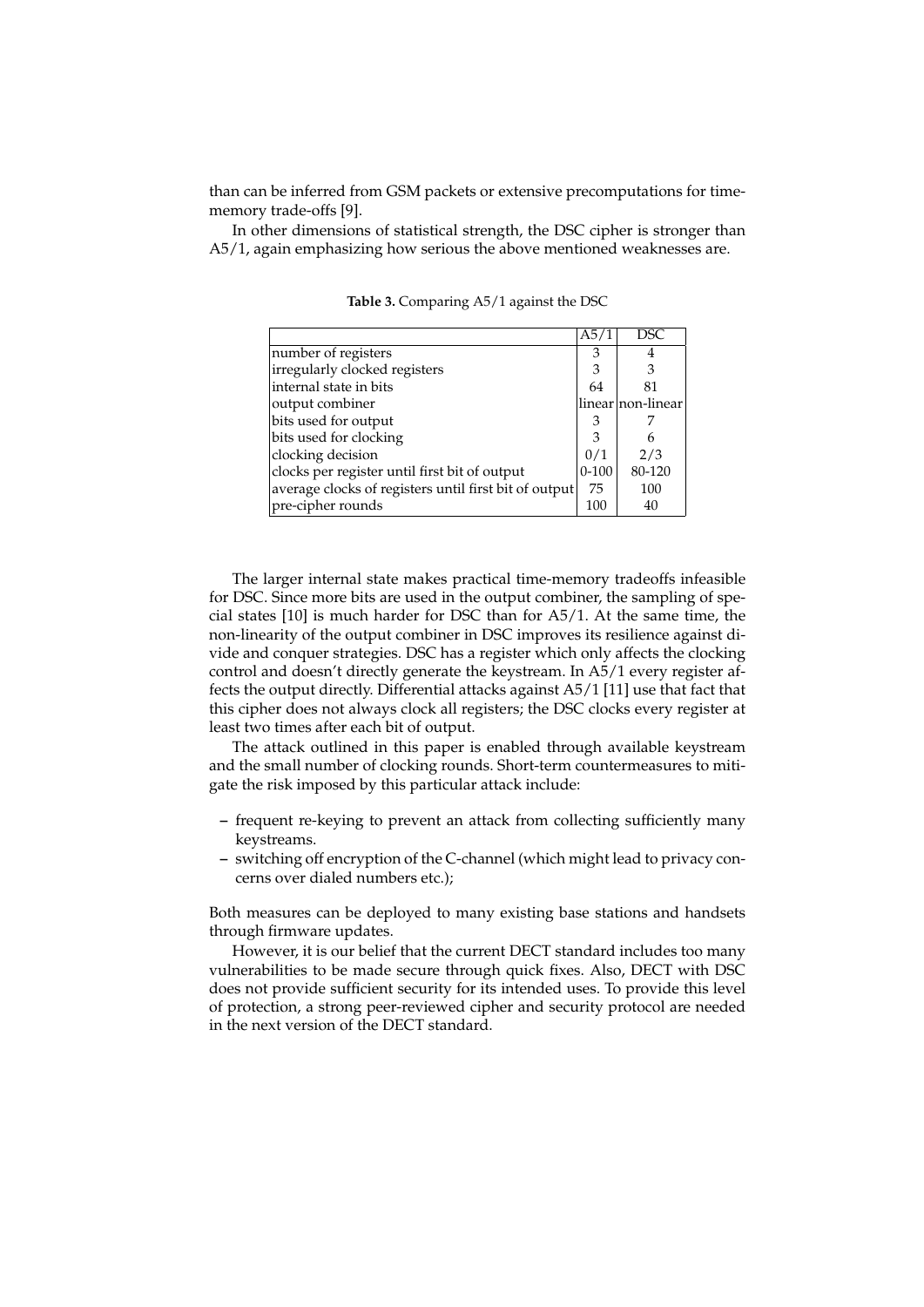### **7 Conclusions**

Cryptographic functions can be reverse-engineered from hardware devices and need to hold up to security analyses when they are disclosed. The widely-used DSC cipher in DECT cordless phones did not hold up to the test of a curious review.

While the attack presented in this paper does rely on strong assumptions on the availability of keystreams, other attacks will very likely further degrade the security level of DSC. We believe that the DSC cipher as used in DECT is not sufficient to protect the confidentiality of personal conversations, network traffic, and credit card information. We propose the DECT standard to be amended by a strong, peer-reviewed cipher in order to provide sufficient protection for its users.

The fact that the DSC cipher has not undergone public review, despite being deployed in hundreds of millions of locations, raises the question of why not more proprietary security algorithms have been reverse-engineered. The techniques used for reversing DSC from a firmware and a chip implementation can certainly be further generalized. This opens interesting research avenues; research targets are aplenty as new proprietary ciphers in embedded applications such as car buses and RFID chips are constantly being created.

**Acknowledgements:** This paper builds on software and firmware created within the deDECTed.org project. Moreover, a DECT kernel stack for Linux written by Patrick McHardy was used in the reverse engineering process. We would like to thank Andreas Schuler who helped us writing firmware for the SC14421 to reverse-engineer the cipher, Sascha Krissler for implementing the DSC on CUDA and Starbug for his silicon reverse engineering work. Especially we would like to thank the anonymous reviewers, who had very valuable ideas for improvements of the attack. In particular they pointed us to a publication [4] by Ekdahl and Johansson which shows an interesting attack against A5/1; this helped us to significantly improve our attack.

**Open probems** Our attacks against DSC should be seen as a starting point. Although we were not able to carry over the improvements for the Ekdahl-Johansson attack against A5/1 to the DSC we challenge other researchers to give it a try.

The statistical methods we used to generate our equation systems certainly can be improved. Thus far, all approximations in the clocking interval have been used. A significant amount of CPU time in the attack is used for processing all keystreams with all approximations. A more sophisticated method could select a subset of the approximations to get an improved running time.

Moreover, it is an interesting problem to see whether the number of keystreams required can be reduced by taking the linear equations from the feedback polynomials into account.

The most interesting problem however to us is to find an attack against the DSC that works with a very small number of keystreams. Due to the structure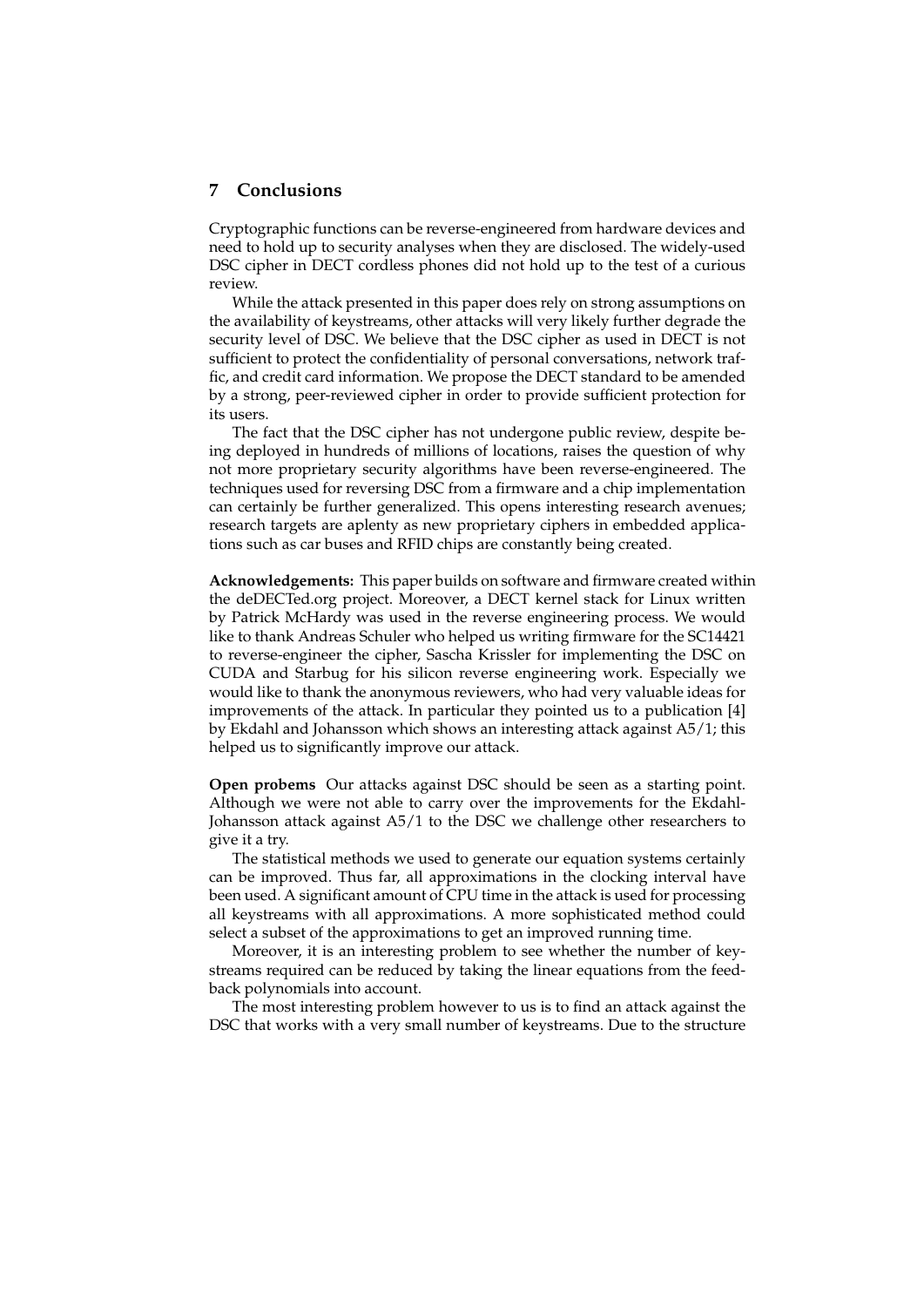of our attack we do not believe that it can be adapted to this scenario. At the same time, other attacks with a low data complexity that work against A5/1 cannot be carried over to DSC due to the larger internal state size.

### **References**

- 1. MZA Telecoms & IT Analysts: Global cordless phone market. Press Release (August 2009)
- 2. DECT Forum: Positioning of DECT in relation to other radio access technologies. Report (June 2002)
- 3. Lucks, S., Schuler, A., Tews, E., Weinmann, R.P., Wenzel, M.: Attacks on the DECT authentication mechanisms. In Fischlin, M., ed.: CT-RSA 2009. Volume 5473 of Lecture Notes in Computer Science., Springer (2009) 48–65
- 4. Ekdahl, P., Johansson, T.: Another attack on A5/1. IEEE Transactions on Information Theory **49**(1) (2003) 284–289
- 5. Maximov, A., Johansson, T., Babbage, S.: An improved correlation attack on A5/1. In Handschuh, H., Hasan, M.A., eds.: Selected Areas in Cryptography – SAC 2004. Volume 3357 of Lecture Notes in Computer Science., Springer (2004) 1–18
- 6. Barkan, E., Biham, E.: Conditional estimators: An effective attack on A5/1. In Preneel, B., Tavares, S.E., eds.: Selected Areas in Cryptography – SAC 2005. Volume 3897 of Lecture Notes in Computer Science., Springer (2006) 1–19
- 7. Alcatel: Data ciphering device. U.S. Patent 5,608,802 (1994)
- 8. Nohl, K., Evans, D., Starbug, Plötz, H.: Reverse-engineering a cryptographic RFID tag. In van Oorschot, P.C., ed.: USENIX Security Symposium 2008, USENIX Association (2008) 185–194
- 9. Barkan, E., Biham, E., Keller, N.: Instant ciphertext-only cryptanalysis of GSM encrypted communication. Journal of Cryptology **21**(3) (2008) 392–429
- 10. Biryukov, A., Shamir, A., Wagner, D.: Real time cryptanalysis of A5/1 on a PC. In Schneier, B., ed.: FSE 2000. Volume 1978 of Lecture Notes in Computer Science., Springer (2001) 1–18
- 11. Biham, E., Dunkelman, O.: Differential cryptanalysis in stream ciphers. Cryptology ePrint Archive, Report 2007/218 (2007) http://eprint.iacr.org/2007/218.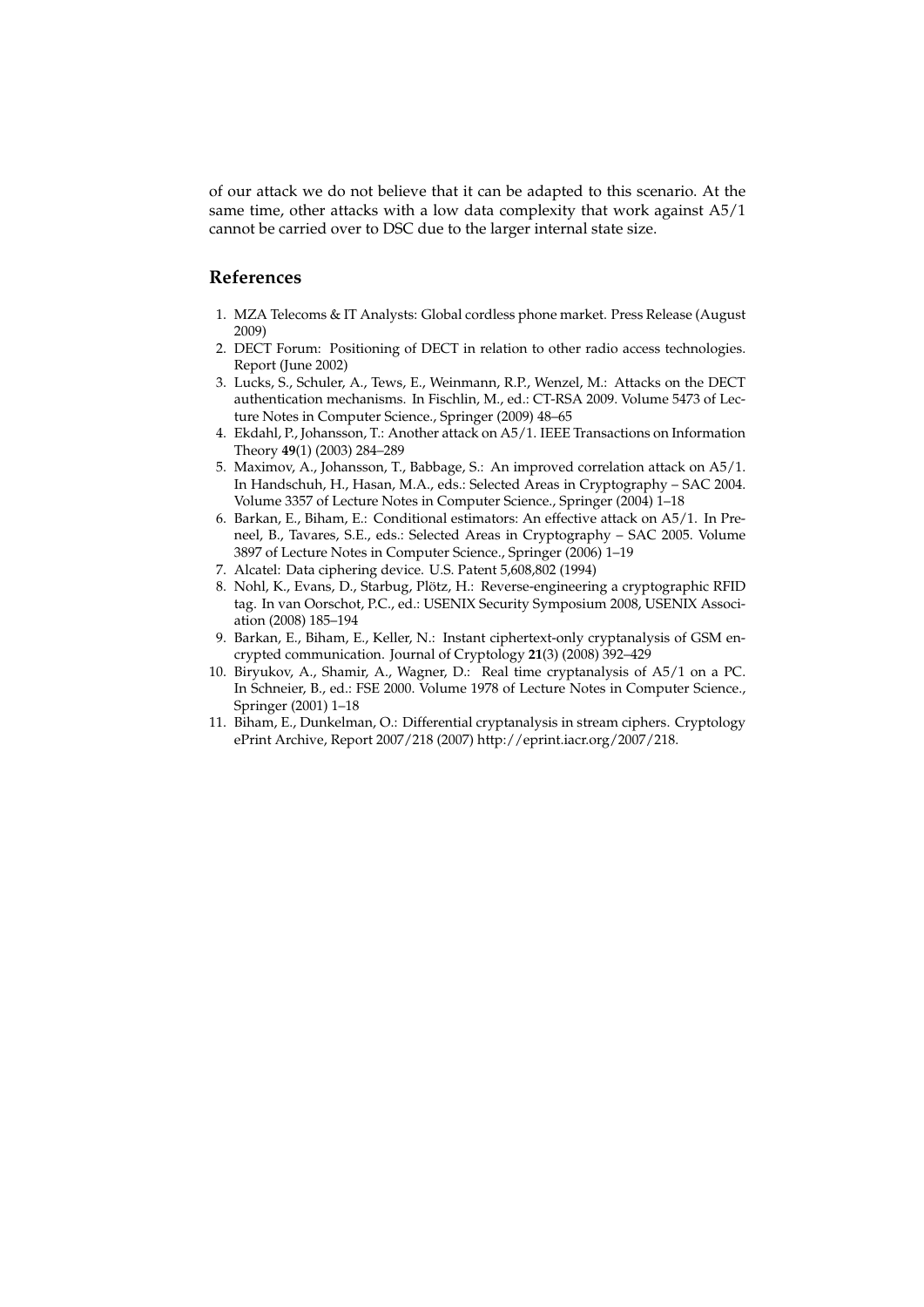# **A Technical background on DECT for keystream recovery**

DECT divides carrier frequencies into multiple timeslots. An interval of 10 ms is divided into 24 timeslots of equal length. Connections in DECT are always between a base station – in DECT terminology an FP (Fixed Part) – and a handset, called PP (Portable Part). An FP typically uses a single timeslot  $i \in \{0, \ldots, 11\}$  to transmit a full frame to the PP; the PP then responds in a single times ot  $i + 12$ with a frame. DECT supports multiple frame formats with different modulations; some of which use half a time slot or two consecutive timeslots.

A single DECT full frame using GFSK modulation consists of a 16 bit static preamble, a 64 bit A-Field, a 320 bit B-Field, and two 4 bit checksums. The A-Field can transport data for the C-,M-,N-,P-, or Q-Channel. If an A-Field is used to transport C-channel messages, only 40 bits of the A-Field contain C-channel data, the rest is used for header-bits.

If encryption is active, the DECT Standard Cipher (DSC) generates 720 consecutive bits of keystream for every frame exchange. The output is divided into two keystream segments (KSS), the first 360 bit KSS is used to encrypt the frame sent from the FP to the PP, the second KSS is used to encrypt the frame sent from PP to FP.

If C-channel data is present in the A-Field, the first 40 bits of the KSS are XORed with these bits, otherwise they are discarded. The remaining 320 bits of the KSS are XORed with the B-Field.

Keystream can only be recovered for cryptanalysis from frames where the plaintext is known. Two examples where plaintext is guessable are:

- **–** Some phones display a counter with the duration of the current call in the *hh:mm:ss* format. This counter is usually implemented on the base station. The display of the phone is updated once per second by the base station with the next counter value. We observed a single C-channel message being split into 5 frames. Intercepting these messages recovers 5 different keystreams per second for which most of the first 40 bits are known.
- **–** When (perfect) silence is transmitted the G.721 audio codec produces plaintext of only ones. Some applications like voice mailboxes transmit silence in one direction after the greeting message. This can be used to recover up to 100 frames per second with 320 known bits known. The first 40 bits are only used for the C-channel and cannot be recovered using this method.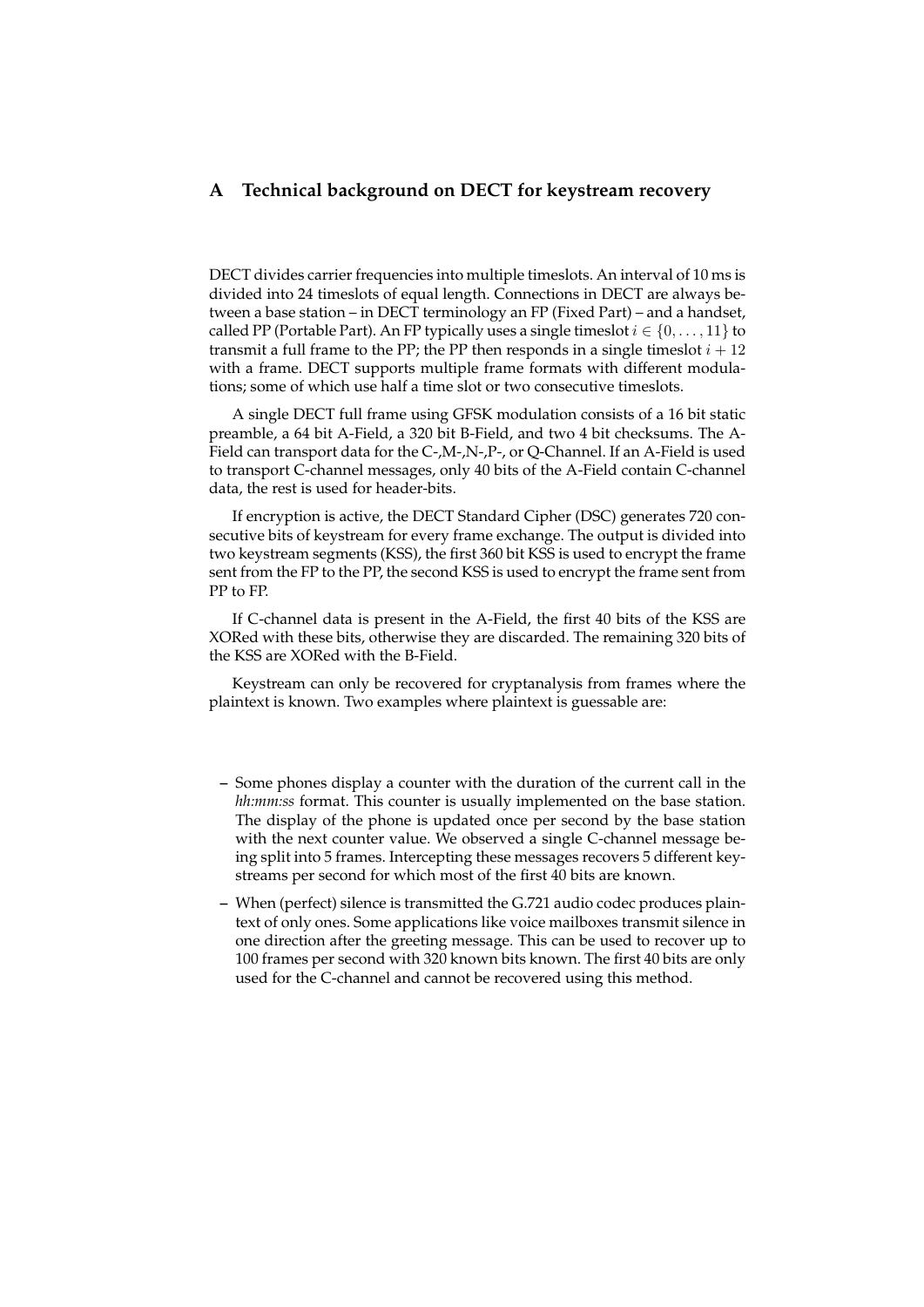## **B An implementation of the DSC in C**

```
#include <stdio.h>
#include <stdint.h>
#include <stdlib.h>
#include <string.h>
#include <unistd.h>
#define R1_LEN 17<br>#define R2_LEN 19
#define R2_LEN 19
#define R3_LEN 21
#define R4_LEN 23
#define R1_MASK 0x010020 /* tap bits: 5, 16 */<br>
#define R2_MASK 0x04100C /* tap bits: 2, 3, 12, 18 */<br>
#define R4_MASK 0x400100 /* tap bits: 8, 22 */
#define R1_CLKBIT 8
#define R2_CLKBIT 9
#define R3_CLKBIT 10
#define R1_R4_CLKBIT 0
#define R2<sup>_R4</sup><sup>_CLKBIT</sup> 1<br>#define R3 R4 CLKBIT
#define R3_R4_CLKBIT 2
#define OUTPUT_LEN 90 /* 720 bits */
#define TESTBIT(R, n) (((R) & (1 << (n))) != 0)
uint32_t clock(uint32_t lfsr, uint32_t mask) {<br>
return (lfsr >> 1) ^ (-(lfsr&1)&mask);<br>
}
uint32_t combine(uint32_t c, uint32_t r1, uint32_t r2, uint32_t r3) {
  uint32_t x10, x11, x20, x21, x30, x31;
  x10 = r1 & 1;
   x11 = (r1 >> 1) & 1;
x20 = r2 & 1;
x21 = (r2 >> 1) & 1;
   x30 = r3 & 1;
x31 = (r3 >> 1) & 1;
   return ((x11&x10&c) ˆ (x20&x11&x10) ˆ (x21&x10&c) ˆ (x21&x20&x10) ˆ (x30&x10&c) ˆ (x30&c) ˆ (x31&c) ˆ (x31) ˆ (x31));
}
void dsc_keystream(uint8_t *key, uint32_t iv, uint8_t *output) {
   uint8_t input[16];
uint32_t R1, R2, R3, R4, N1, N2, N3, COMB;
int i, keybit;
  memset(output, 0, OUTPUT_LEN);
   input[0] = iv&0xff;<br>
input[1] = (iv>>8)&0xff;<br>
input[2] = (iv>>16)&0xff;<br>
for (i = 3; i < 8; i++) {<br>
input[i] = 0;<br>
}
   for (i = 0; i < 8; i++) {<br>
input[i+8] = key[i];}
  R1 = R2 = R3 = R4 = COMB = 0;
```